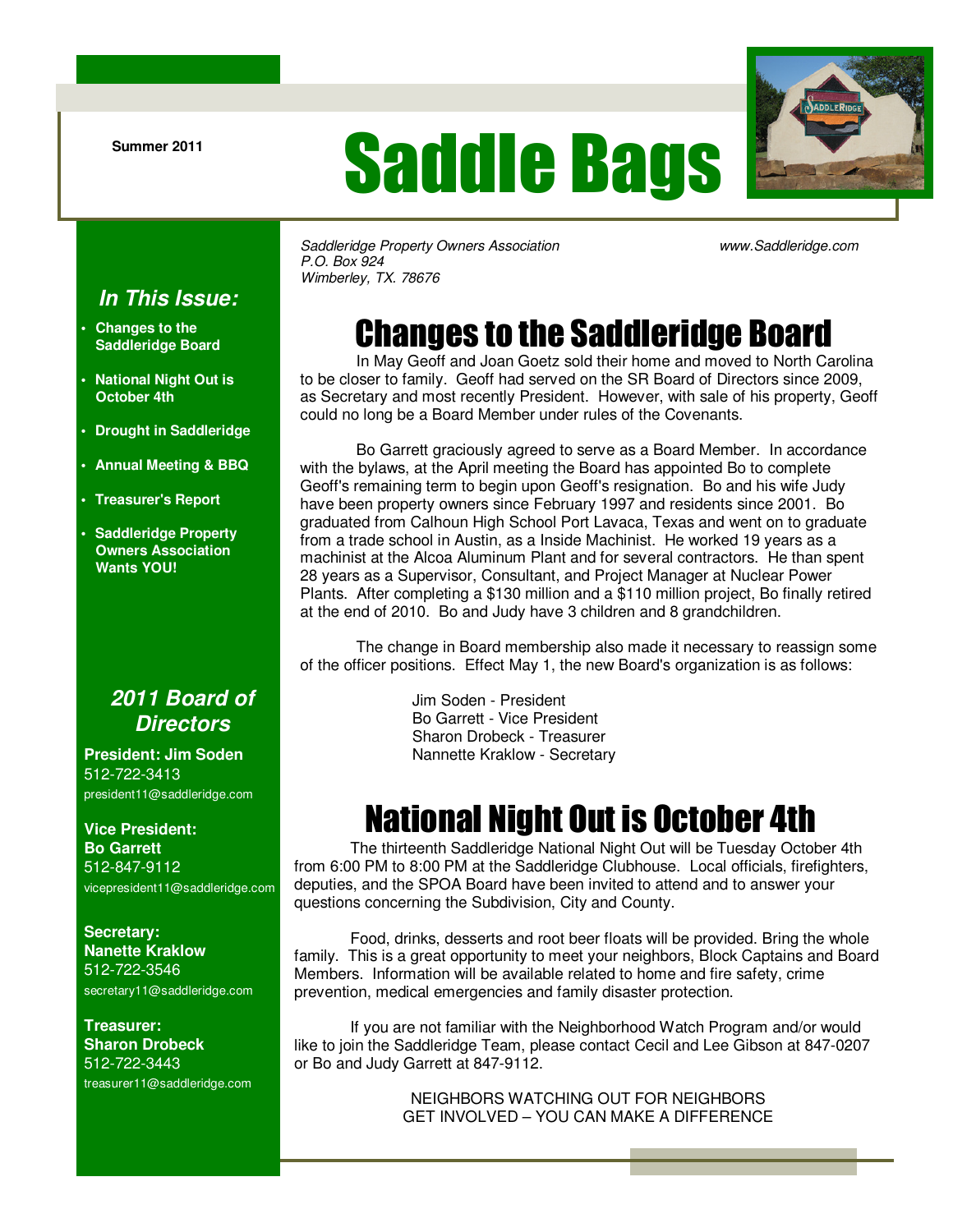### Drought in Saddleridge

 Unless you have been living in another country for the past year, you already know that we are in drought. Not just a drought, but the highest severity index, category D4, "exceptional" drought. According to LCRA meteorologist Bob Rose, "This rivals the drought of 1917, 1918 just because it's been so dry." Beyond the obvious of praying for rain, there are some things that we all can do to keep this from becoming a bigger tragedy.

 Water Conservation - Those who have rainwater collection systems for their water supply and are already buying water, really have no choice but to conserve water use. For the rest of us who have individual wells, it still makes sense. Regardless of your well depth, you are probably drawing from one of the Trinity Group of aquifers. It is not certain where the water in these aquifers originates, but as large as the current drought area is, it is almost certain that more water is being pumped out than is going in. As this continues the water levels in these aquifers will drop and wells will start going dry. It may not be your well or your next door neighbor's well, but somewhere, maybe hundreds of miles north of here, a well runs dry. Every little bit helps and here are few things to consider doing:

- **FIX LEAKY FAUCETS/FIXTURES.** A leaky faucet can waste up to 3,000 gallons of water per year, and toilet leaks can waste up to 73,000 gallons a year.
- **INSTALL WATER-EFFICIENT** SHOWERHEAD **AND FAUCET AERATORS**. Water-efficient plumbing fixtures can reduce water use by 25 to 60 percent.
- **WASH ONLY FULL LOADS OF LAUNDRY**. This can save up to 3,400 gallons of water each year.
- **USE THE DISHWASHER WISELY**. Run automatic dishwashers with a full load, and scrape dishes clean rather than rinsing before washing.
- **BE SMART WHEN WATERING YOUR YARD & LANDSCAPING.** Water the 'green zone' around your buildings, but only as needed. For flowerbeds and vegetable gardens, consider using drip irrigation. When watering trees that you have planted, use a deep-root feeder.
- **DO NOT WASH THE CAR.** Consider your dirty vehicle to be your 'badge of honor'. If you absolutely have to have it clean, consider taking it to a commercial Car Wash that recycles their wash water.

Fire Danger - So far this year Saddleridge has been very lucky. However, the longer that this drought persists, the higher are the chances of having a disastrous fire. The 'burn ban' is in effect and is not likely to be lifted anytime soon. In addition to not burning outdoors, we all should be aware of some other potential wild fire sources.

- When grilling or barbequing outdoors, use a propane fueled grill whenever possible. If you must use wood or charcoal, set up your equipment on a concrete patio, driveway or other area that is devoid of vegetation. Keep a hose handy and do not leave the fire unattended in case sparks or live coals try to escape. When done, drown the remaining coals in a bucket of water.
- When mowing or using power equipment outdoors, use extreme care and keep an eye on the surroundings. A spark from hitting a rock or other hard debris can ignite dry grass. If you must mow, it is best to do it early in the morning while there is still dew on the grass. Have a hose handy in case a fire does start.
- Postpone doing any welding, cutting or metal grinding out of doors until better weather such as just after a rain shower. However, if you cannot postpone the 'hot work', take extra precautions. Wet down the surrounding area or lay a wet tarp to catch any sparks. Have a second person with a hose, bucket of water, or extinguisher to be a 'fire watch' while the work is being done. Continue to watch the area for at least an hour after the work is complete.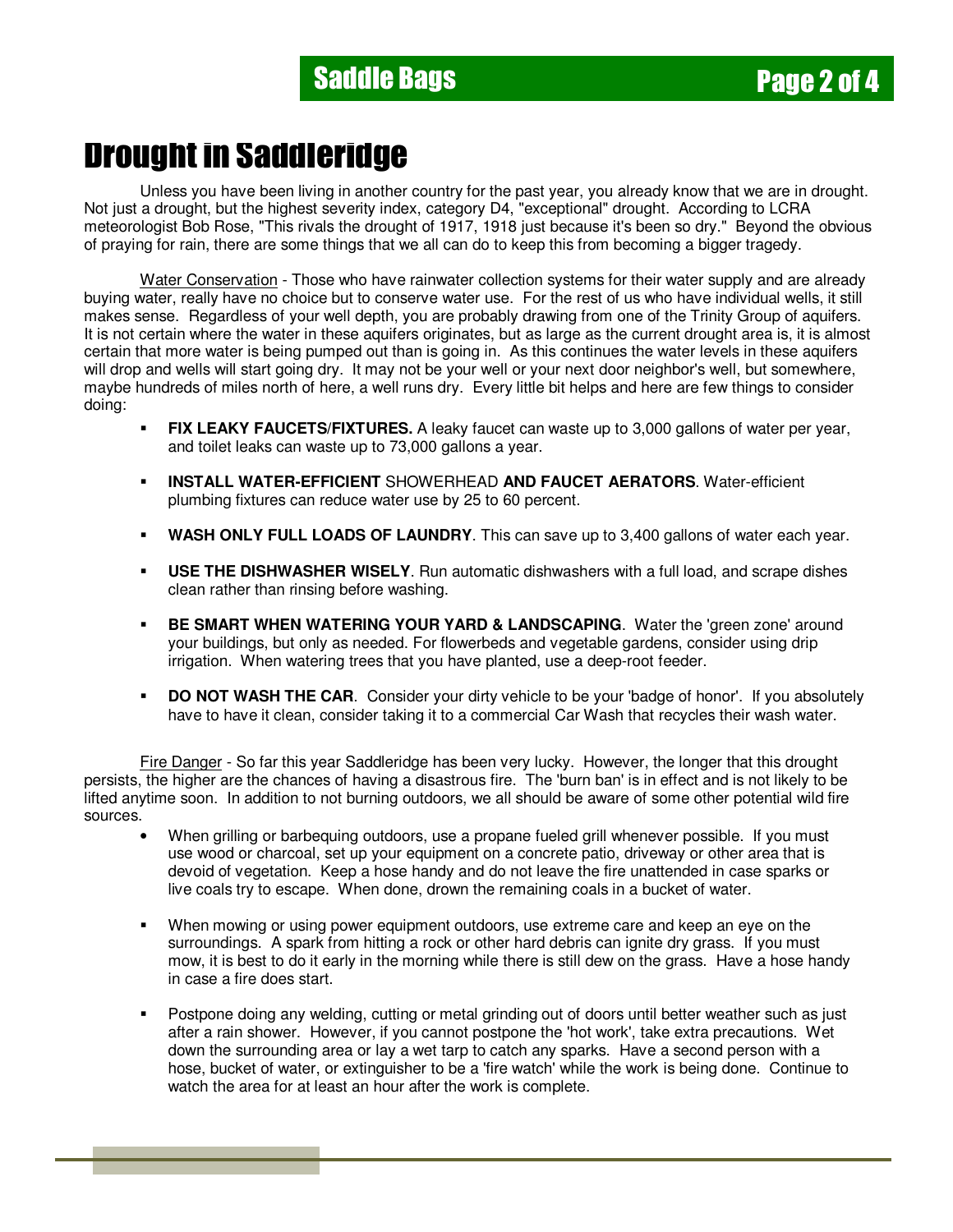### Annual Meeting & BBQ

 The Annual Property Owners Meeting and BBQ were held at the clubhouse on Saturday, April 16. Despite the competition from other local events that weekend, the turnout was good, with approximately 65 Property Owners and guest present. The Association provided BBQ from Fuschak's and soft drinks

The special quest speaker at the meeting was the new Hays County Sheriff, Gary Cutler. Sheriff Cutler present crime rate statistics on various areas of Hays County. He also praised the very low incident of crime that Saddleridge enjoys.

 Jeff Watson gave an update on the RR12 road construction. Jeff, in addition to being a Saddleridge resident, is a Manager at HNTB Corporation. HNTB is the Engineering firm that designed the RR12 improvements. Jeff alerted the residents to the temporary closure of the Saddleridge Drive entrance. This closure was necessary in order to complete the elevation changes for the new RR12 road surface. The entrance is schedule to be reopened by mid August.

### Treasurer's Report \* January - June 2011

 The finances for the Saddleridge Property Owners Association are sound. (This is due to the superior fiduciary oversight of the Treasurer!)

 From an actual numbers standpoint our Total Assets are \$158,154.53 which is an increase over 2010 of \$836.73 for this same six months' time period.

 On a cash flow basis our Net Income is (\$2,032.08.) This is also an improvement over 2010 of \$1,174.71. The negative nature of this figure reflects the timing of our cash inflow, typically January through March and November through January of the following year. We estimate what the split will be and know that for a few summer months of little or no cash income, the ongoing expenses will result in a negative number. Our Total Cash Reserve, (the result of scrupulous money management,) is \$77,838.30; again an increase over last year of \$1,020.50.

 On the sad side of business, we are having a record number of foreclosures in the subdivision. In addition, we are in the process of filing four liens for the non-payment of dues. The SPOA Board of Directors takes this opportunity to sincerely extend a note of appreciation to those of you who take care of business on a timely basis, i.e., pay your dues no later than January  $31<sup>st</sup>$  of the current year. We count on this income to plan an effective Budget.

Respectively submitted, Bob Eastlake Bookkeeper SPOA



**Hays County has a leash law.** 

**Call (512)393-7896 when you see a loose dog.**